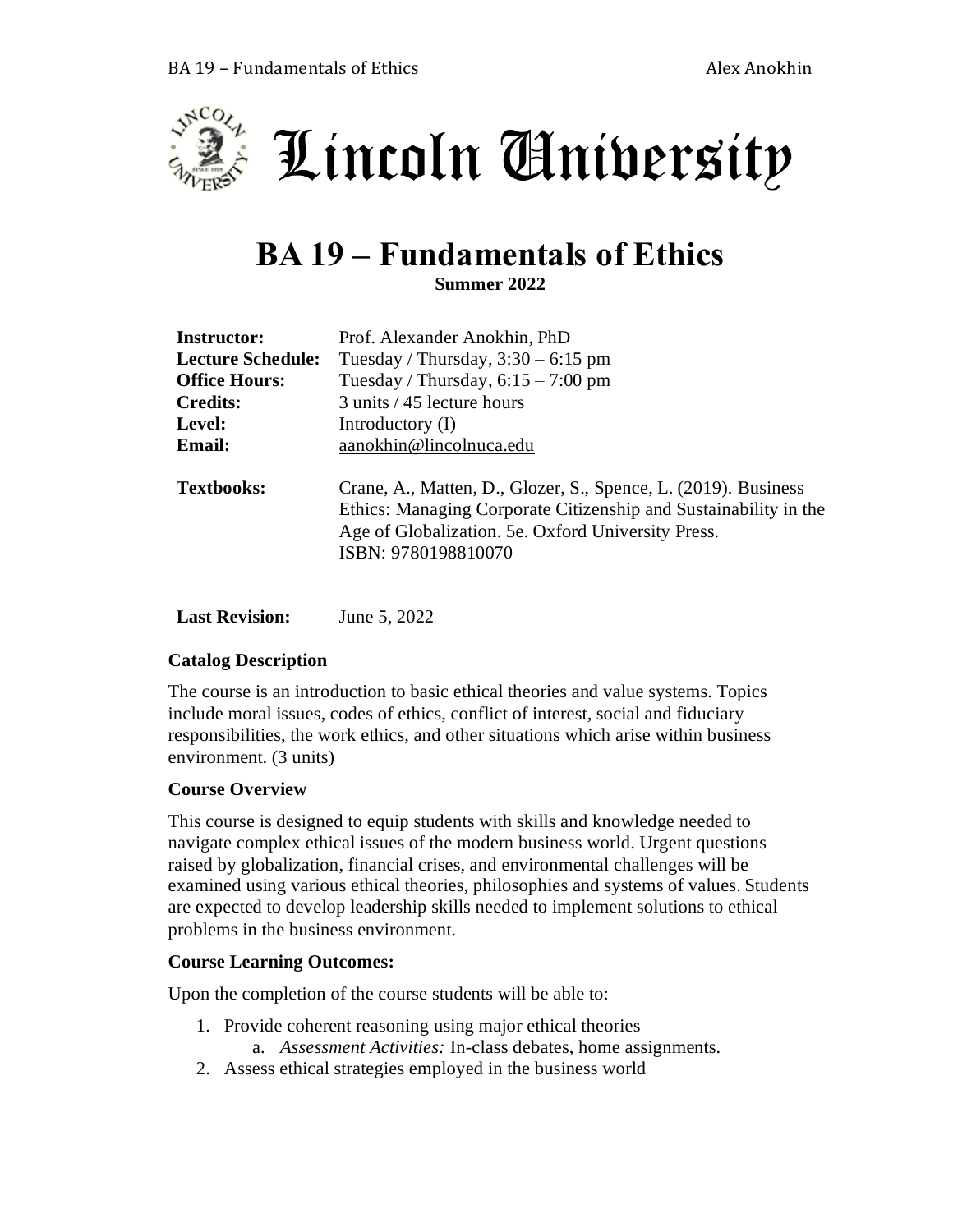a. *Assessment Activities:* In-class assignments, home assignments, course project

- 3. Analyze cultural variables and their effects on ethical values
- a. *Assessment Activities:* Course project, home assignments

4. Identify and employ various tools and techniques of business ethics management.

> a. *Assessment Activities:* Case studies, home assignments, in-class assignments

## **Procedures and methodology**

Core concepts identified from the textbook will be augmented through supplementary sources (made available to students on the class website) and applied to the real-life situations through case studies, essays, and other assignments.

The coursework will include required reading followed by various assignments. The course consists of 3 modules. At the end of each module students have to submit all assignments for a given module as well as pass a written examination. At the end of the course students must submit an individual/group research project.

All communication between students and instructor (including assignments submissions) has to be conducted through the course website.

# **Class Rules**

- 1. Class attendance is required. Attendance will be taken each class at a time chosen by the instructor.
- 2. Students are required to arrive to class on time.
- 3. All assignments and exams must be completed and handed in on time. Late submissions will result in lower grade (each day of delay costs 4% points).
- 4. Cheating/plagiarism will result in "F" for the assignment.

#### **Exams**

The exams will consist of questions based on assigned chapters and supplementary reading.

#### **Course Project**

Every student must complete a research paper for graded submission at the end of the course. In this research paper students are expected to conduct a case study of a realworld company, which has been accused of unethical conduct. The paper should study the effect such accusation had on the business, measures taken by the management to solve the problem at hand as well as the result of such measures.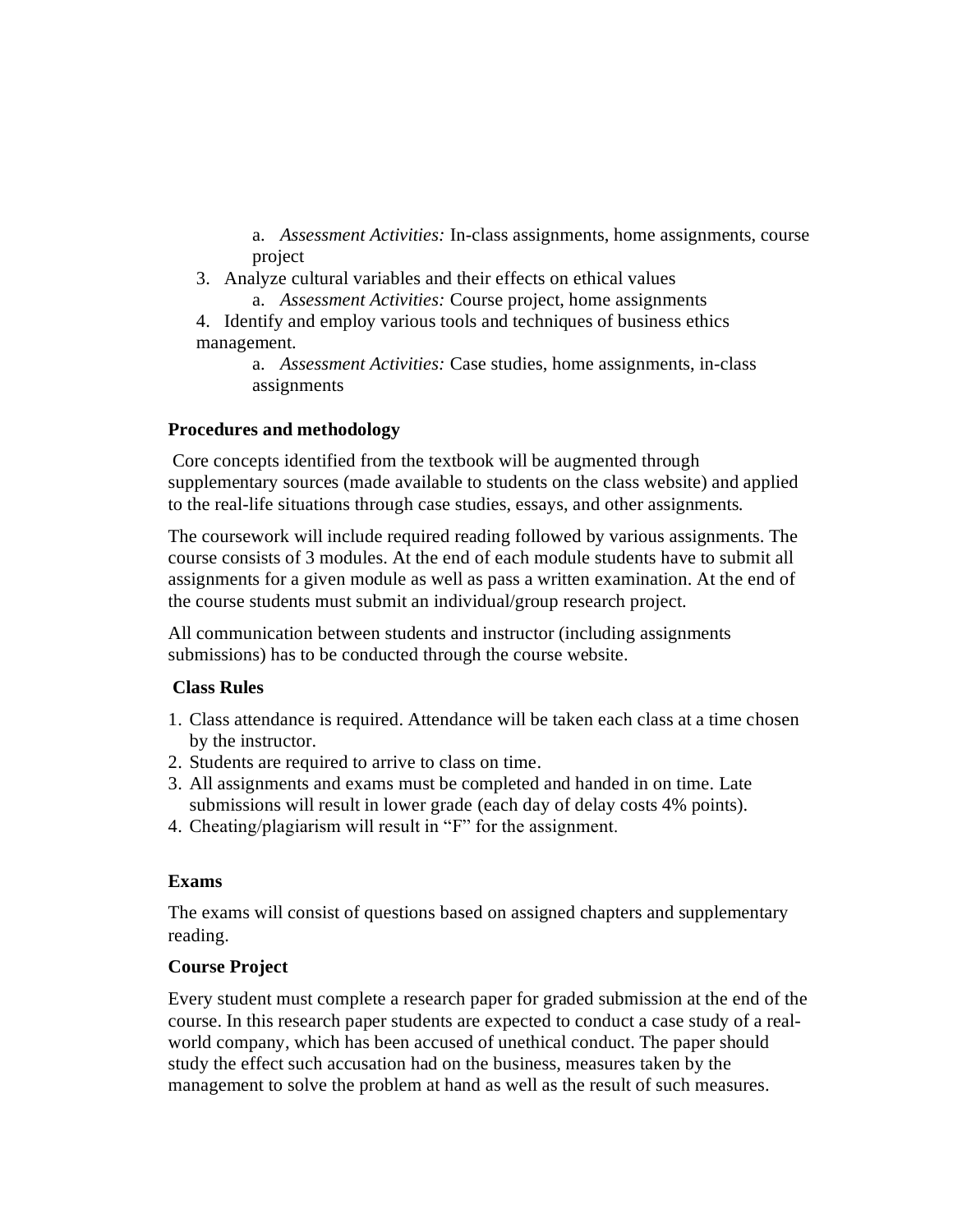Students are expected to analyze the situation with the help of normative and descriptive ethical theories, stakeholder theory, and provide relevant recommendations.

Research paper must be formatted according to APA style guidelines. Research projects must comply with the Lincoln University requirements.

#### **Assessment Criteria**

All assignments, projects and exams are evaluated using the indicated system:

| 94-100  | A    | $73 - 76$ |    |
|---------|------|-----------|----|
| 90-93   | A-   | $70-72$   | С- |
| 87-89   | $B+$ | 67-69     | D+ |
| 83-86   |      | 60-66     |    |
| 80-82   | B-   | $0 - 59$  | F  |
| $77-79$ | C+   |           |    |

## **Tentative Weights**

| Project                                          | 35% |
|--------------------------------------------------|-----|
| Final Exam                                       | 45% |
| Participation (assignments, in-class activities) | 20% |

## **Course Outline:**

| Date     | <b>Topic</b>                                            | <b>Assignments</b> |
|----------|---------------------------------------------------------|--------------------|
| Jun $14$ | Introduction. What is business ethics?                  |                    |
| Jun $16$ | Corporate responsibility, stakeholders, and citizenship |                    |
| June 21  | Normative ethical theories                              | Case 1.            |
|          |                                                         | American           |
|          |                                                         | Apparel (p.        |
|          |                                                         | 79)                |
| June 23  | Descriptive ethical theories                            |                    |
| June 28  | Tools and techniques of business ethics management      | Case 2.            |
|          |                                                         | Canada's Oil       |